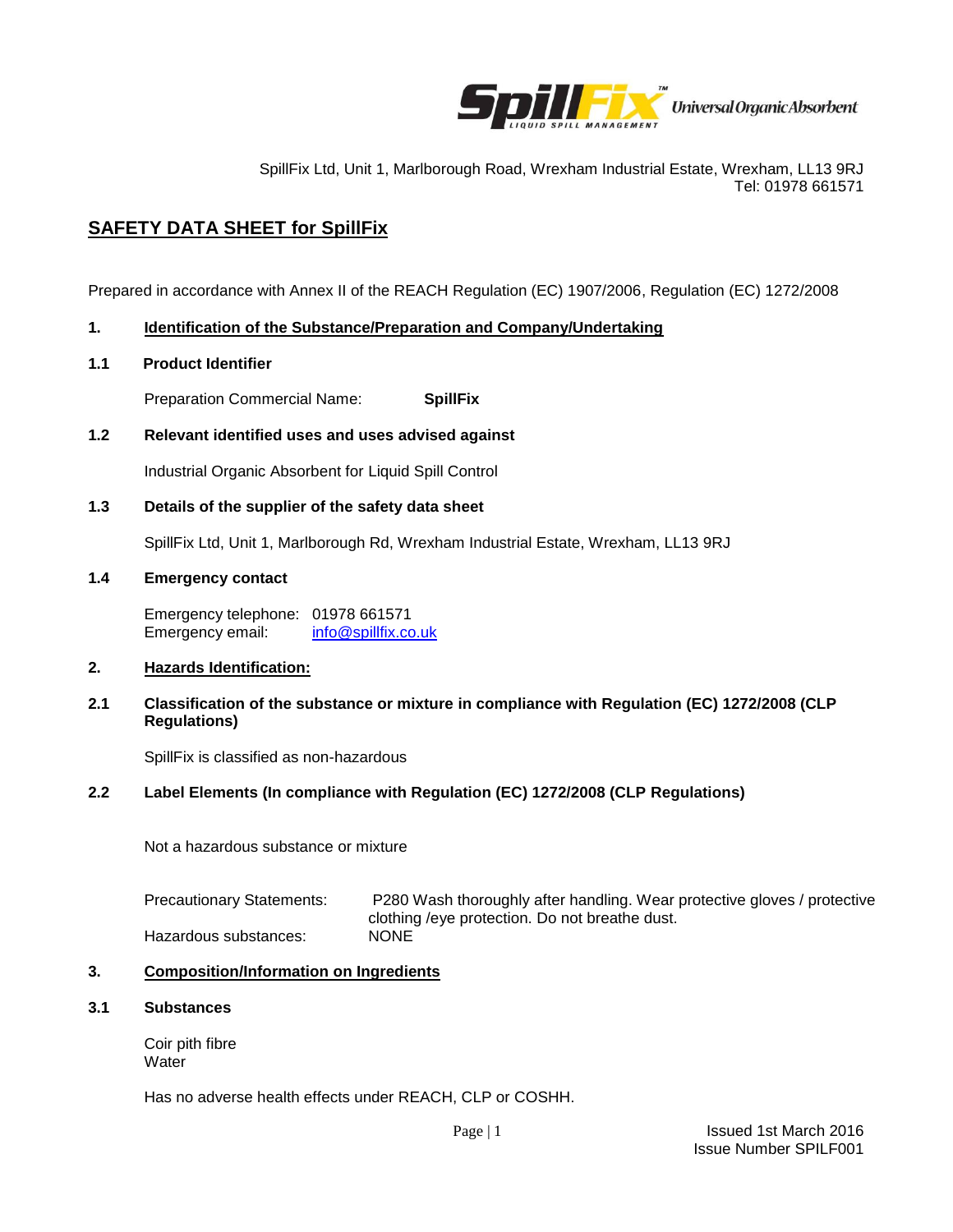## **3.2 Mixtures**

Coir pith fibre **Water** 

No ingredients with health effects under REACH, CLP or COSHH are present in this product.

| <b>Chemical Entity: Coir Pith Fibre</b> | C.A.S. N°: N/A           | Proportion: 90-95% v/v |
|-----------------------------------------|--------------------------|------------------------|
| Chemical Entity: H2O                    | C.A.S. $N^{\circ}$ : N/A | Proportion: 5-10% v/v  |

#### **4. First Aid Measures**

#### **4.1 Description of first aid measures**

| Skin contact: | Can cause irritation to skin.                                                                  |
|---------------|------------------------------------------------------------------------------------------------|
| Eve contact:  | Can cause irritation to eyes.                                                                  |
| Ingestion:    | Material is inert however is highly absorbent and could cause dehydration if large amounts are |
|               | consumed.                                                                                      |
| Inhalation:   | Inhalation can cause irritation to the respiratory tract.                                      |

#### **4.2 Most important symptoms and effects, both acute and delayed**

No data available

# **4.3 Indication of any immediate medical attention and special treatment needed**

Not known

## **5. Fire-Fighting Measures**

### **5.1 Extinguishing media**

All media suitable. SpillFix is non-flammable although this may change if flammable materials absorbed.

## **5.2 Special hazards arising from the substance or mixture**

No special hazards for SpillFix. For absorbed materials see their safety data sheets.

## **5.3 Advice for firefighters**

N/A

## **6. Accidental Release Measures**:

#### **6.1 Personal precautions, protective equipment, and emergency measures**

Collect together using suitable brush and shovel. Return to container or dispose of as required.

#### **6.2 Environmental precautions**

Prevent from entering drains or water courses

# **6.3 Methods and material for containment and cleaning up**

Collect together using suitable brush and shovel.

Page | 2 Issued 1st March 2016 Issue Number SPILF001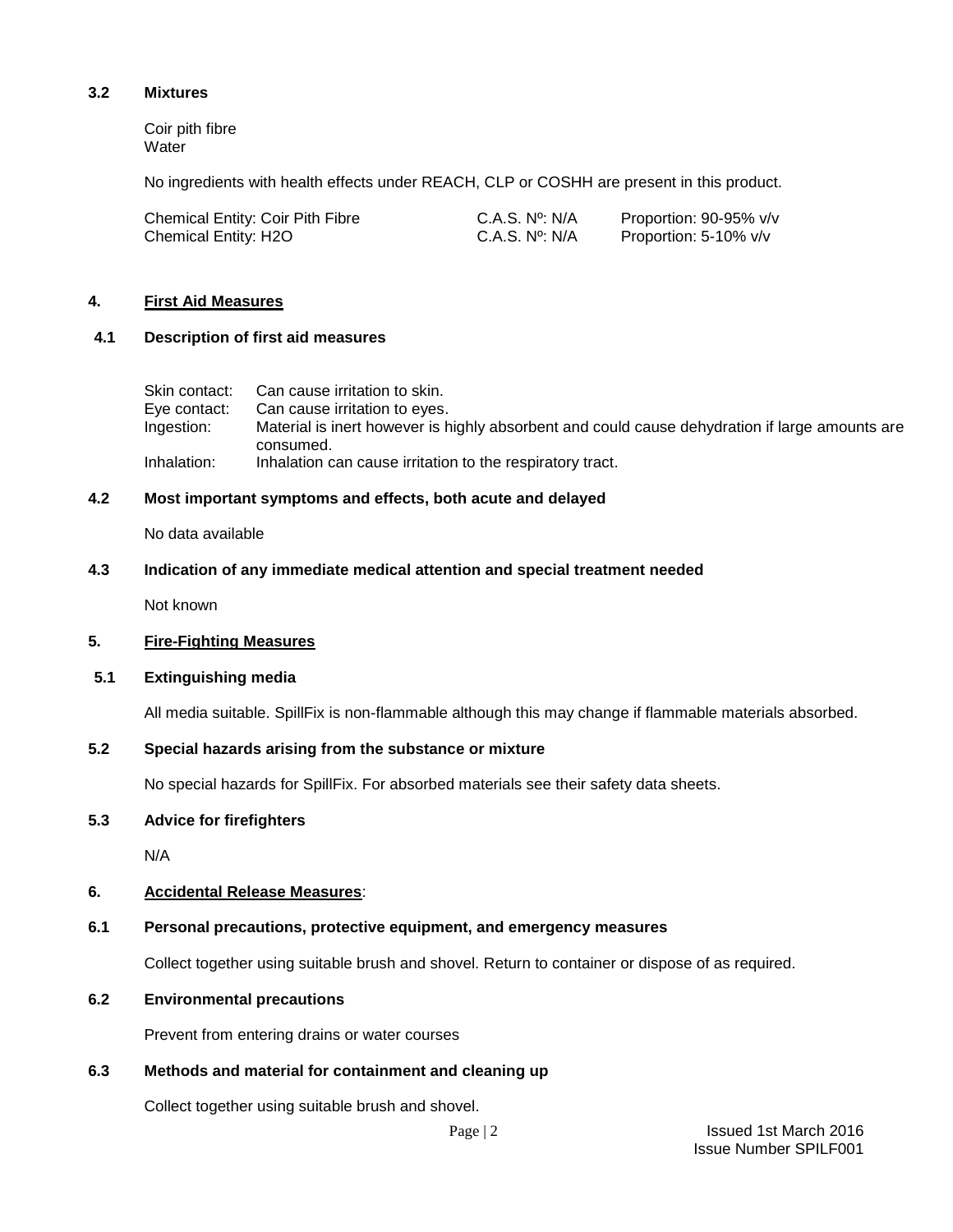# **7**. **Handling and Storage:**

SpillFix should be stored in either its supplied packaging or in a container with suitable lid.

## **8. Exposure Control and Personal Protection:**

As a minimum users of SpillFix should protect themselves from skin/eye contact and ingestion.

## *NOTE: on removal after use, if contaminated with a pollutant, OBSERVE PRECAUTIONS APPLICABLE TO THE POLLUTANT ITSELF.*

## **9. Physical and Chemical Properties**

| <b>Physical Form:</b>        | Solid                    |
|------------------------------|--------------------------|
| Colour:                      | Brown                    |
| Odour:                       | Earthy                   |
| pH of Aqueous Sol'n          | n/a                      |
| Viscosity:                   | n/a                      |
| <b>Boiling Point:</b>        | n/a                      |
| <b>Melting Point:</b>        | n/a                      |
| Flash Point:                 | n/a                      |
| Flammability:                | Not readily combustible. |
| Autoflammability:            | Not readily combustible. |
| <b>Explosive Properties:</b> | n/a                      |
| <b>Oxidising Properties:</b> | n/a                      |
| Vapour Pressure:             | n/a                      |
| Specific Gravity:            | $0.125$ Kg/m3            |
| <b>Bulk Density:</b>         | n/a                      |
| Water Solubility (powder)    | Insoluble                |
| Other Solubility (powder)    | Not known                |

#### **10. Stability and Reactivity**

SpillFix products are highly stable under normal conditions of use and storage.

Thermal Decomposition: No decomposition at temperatures up to 800 degrees C

Hazardous Reactions: None known

Conditions to Avoid: None known

# **11. Toxicological Information**

| Oral ingestion:  | Not known |
|------------------|-----------|
| Inhalation:      | Not known |
| Dermal Exposure: | Not known |

# **12. Ecological Information**

| Mobility:                      | Not known |
|--------------------------------|-----------|
| Persistence and degradability: | Not known |
| Bioaccumulation:               | Not known |
| Aquatic toxicity:              | Not known |
| <b>Bacterial Toxicity:</b>     | Not known |
| WGK Class:                     | Not known |